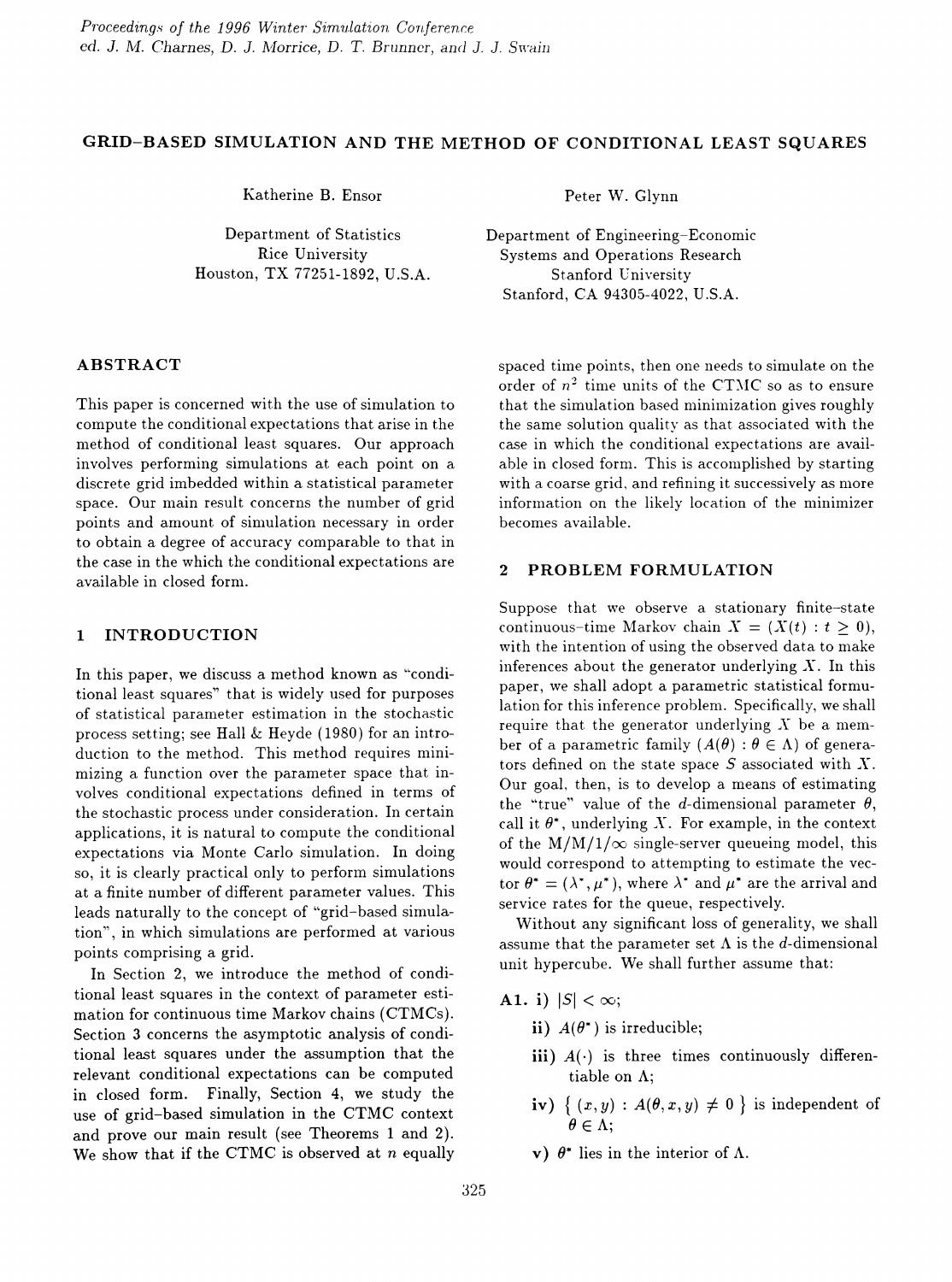If  $\overline{X}$  is observed continuously over some finite interval  $[0, t]$ , the method of maximum likelihood applies directly here (see, for example, Billingsley 1961). In particular, let  $A(\theta, x, y)$  be the  $(x, y)$ 'th element of the generator  $A(\theta)$ , let  $Y = (Y_n : n \ge 0)$  be the embedded discrete-time Markov chain associated with  $X$ , and let  $J(t)$  be the number of jumps of  $X$  over  $[0, t]$ . Then, the likelihood function  $L_c(\theta, t)$  can be easily written down explicitly:

$$
L_c(\theta, t) = \prod_{i=0}^{J(t)-1} A(\theta, Y_i, Y_{i+1})
$$
  
 
$$
\cdot \exp(\int_0^t A(\theta, X(s), X(s)ds).
$$
 (1)

The maximum likelihood estimator for  $\theta^*$  is then taken to be the maximizer of  $L_c(\cdot, t)$  over  $\Lambda$ .

However, in many applications,  $X$  is observed only discretely, see for example Bridges, Ensor and Thompson (1992). In particular, we shall be concerned with the situation in which *X* is observed only at the integer times  $0, 1, 2, \ldots, n$ . Let  $P_{\theta}(\cdot)$ be the probability measure on the path space of  $X$ under which  $X$  evolves according to a stationary process with generator  $A(\theta)$ , and set  $P(\theta,t,x,y) =$  $P_{\theta}(X(t) = y \mid X(0) = x)$ . If we put  $X_i \stackrel{\Delta}{=} X(i)$ , then the likelihood function  $L_n(\theta)$  associated with the discrete sample  $(X_0, \ldots, X_n)$  is given by

$$
L_n(\theta) = \prod_{i=0}^{n-1} P(\theta, 1, X_i, X_{i+1}).
$$

However, in contrast to (1), the likelihood function here is not a simple function of the matrices ( $A(\theta)$ ):  $\theta \in \Lambda$ ) that are typically directly specified by the modeler. Rather, in order to compute  $L_n(\theta)$ , it is necessary to compute the  $P(\theta, 1, x, y)$ 's from  $A(\theta)$ . Setting  $P(\theta, t) = (P(\theta, t, x, y) : x, y \in S)$ , this may be accomplished either by taking advantage of the fact that

$$
P(\theta, t) = \exp(A(\theta)t)
$$

or by noting that the transition semigroup ( $P(\theta, t)$ ):  $t \geq 0$ ) is the unique solution of both the backward Kolmogorov differential equations

$$
P'(\theta, t) = A(\theta)P(\theta, t)
$$
  
such that  $P(\theta, 0) = I$ 

and the forward Kolmogorov differential equations

$$
P'(\theta, t) = P(\theta, t) A(\theta)
$$
  
such that  $P(\theta, 0) = I$ .

Clearly, significant numerical effort will generally be required to compute  $L_n(\theta)$  for a fixed value of  $\theta$ .

Given that  $L_n(\cdot)$  needs to be maximized over  $\Lambda$  in order to compute the maximum likelihood estimator, the numerical challenge is even more daunting.

In an effort to develop a more tractable numerical approach to such inference problems, Klimko and Nelson (1978) proposed the method of conditional least squares. In particular, for a given  $f : S \to \mathbb{R}$ , the idea is to define the estimator  $\theta_n^*$  as the minimizer of the sum of squares

$$
\frac{1}{n}\sum_{i=0}^{n-1}(f(X_{i+1}-E_{\theta}[f(X_{i+1})|X_i])^2.
$$

Setting  $g(\theta, x) = E_{\theta}[f(X_1) | X_0 = x]$ , we note that the method of conditional least squares requires the computation of  $g(\theta) = (g(\theta, x) : x \in S)$ . This can be accomplished by, for example, solving the linear system of differential equations

$$
u'(\theta, t) = A(\theta)u(\theta, t)
$$
 (2)  
subject to  $u(\theta, 0) = f$ ,

in which case  $g(\theta) = u(\theta, 1)$ . However, our interest in this paper stems from the fact that  $q(\theta)$  can also be computed via Monte Carlo simulation. The simulation alternative is particularly attractive, relative to (2), when  $|S|$  is large. The idea that simulation has a useful role to play in the statistical estimation context has received significant attention from the statistics and econometric communities; see, for example, Cook and Stefanski (1994), Diggle & Gratton (1984), Duffie and Singleton (1993), Ensor (1994), Lee (1992). Keane (1994), Maa et a1. (1993), Mc-Fadden (1989), Pakes and Pollard (1989), Thompson, Brown and Atkinson (1988).

Before concluding this section, it should be noted that conditional least squares typically exacts a cost from a statistical standpoint. While more numerically tractable then maximum likelihood, the asymptotic variance of  $\theta_n^*$  tends to be larger than that of the maximum likelihood estimator. Thus,  $\theta_n^*$  does not extract as much of the statistical information present in the sample as does the method of maximum likelihood. This is typical of the trade off between statistical efficiency and computation tractability that is common to the area of statistical inference for stochastic processes.

# 3 LIMIT THEORY FOR CONDITIONAL LEAST SQUARES IN THE CTMC SET-TING

In this section, we fully work out the asymptotic limit theory for conditional least squares in the CTMC set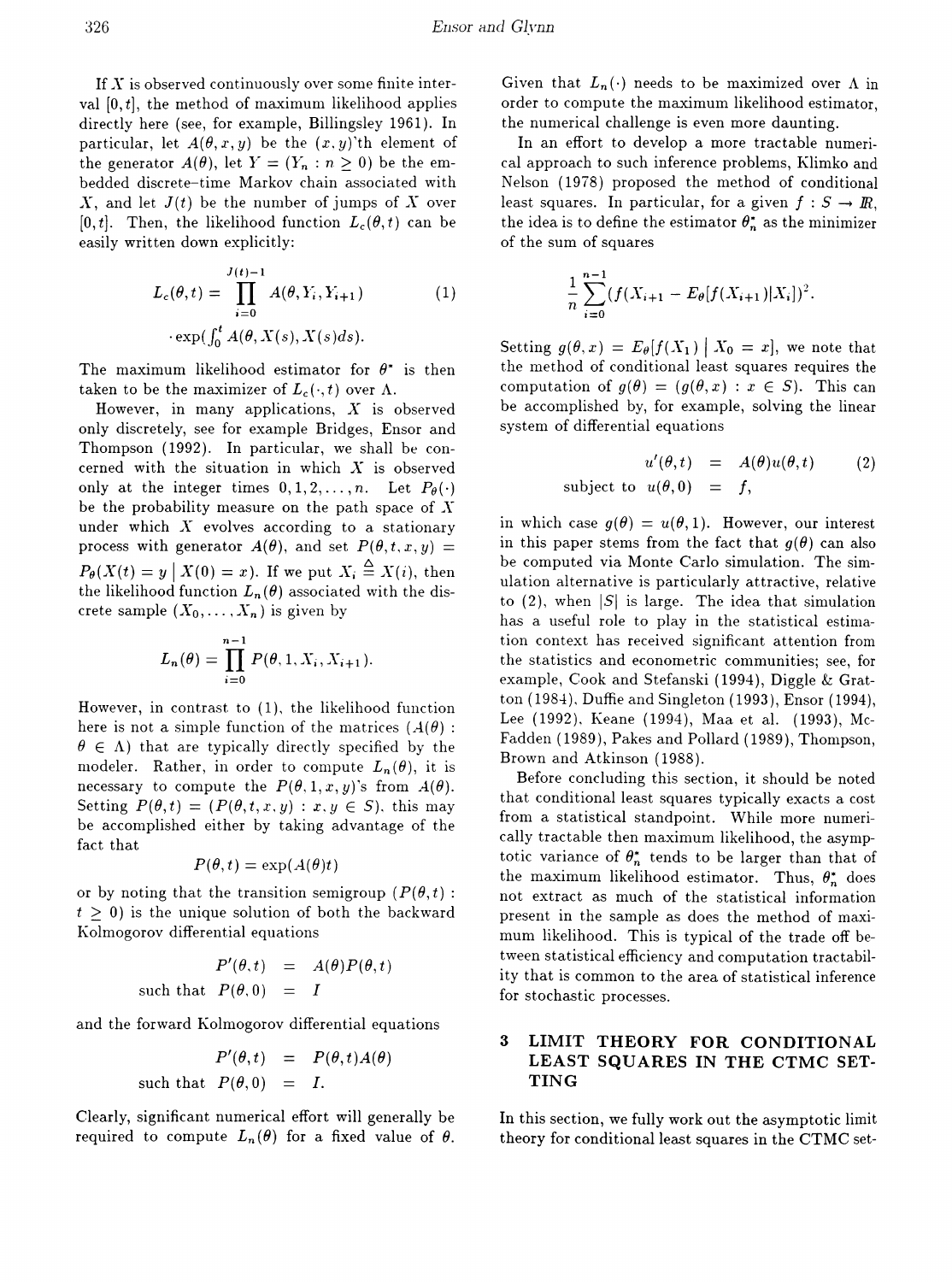ting. (The existing literature tends to focus on discussion of the method in a general framework, under hypotheses that need to be verified on a case-by-case basis).

Our first goal is to verify consistency of  $\theta_n^*$  as an estimator of  $\theta^*$ . Our argument requires that we start by establishing smoothness of  $q(\cdot)$ . Letting  $e_i$  be the i'th unit vector in  $\mathbb{R}^d$ . Assume, without any loss of generality, that *ei* is an admissable direction from the point  $\theta_0$ , in the sense that  $\theta_0 + h e_i$  belongs to  $\Lambda$  for *h* sufficiently small. Then we can use  $A1$  iv),  $(1)$ , and Taylor's theorem to write

$$
h^{-1}(P(\theta_0 + he_i, t, x, y) - P(\theta_0, t, x, y))
$$
  
=  $E_{\theta_0} \left[ I(X(t) = y) \frac{\partial_i L_c(\xi, t)}{L_c(\theta_0, t)} \mid X(0) = x \right]$  (3)

where  $\xi$  lies on the line segment connecting  $\theta_0$  and  $\theta_0 + h e_i$  and  $\partial_i L_c(\xi, t)$  is the *i*'th component of the gradient of  $L_c(\cdot,t)$  with respect to  $\theta$ , evaluated at  $\xi$ . Now,

$$
\frac{\partial_i L_c(\theta, t)}{L_c(\theta, t)} \partial_i \log L_c(\theta, t)
$$
\n
$$
= \sum_{i=0}^{J(t)-1} \frac{\partial_i A(\theta, Y_i, Y_{i+1})}{A(\theta, Y_i, Y_{i+1})}
$$
\n
$$
+ \int_0^t \partial_i A(\theta, X(s), X(s) ds)
$$

By A1 i) and iii) it follows that  $|\partial_i L_c(\xi, t)| \leq (a + 1)$  $bJ(t)$ ) $L_c(\xi, t)$  for deterministic constants *a* and *b*. Furthermore, for  $c$  arbitrarily small, positive, and deterministic, we can find  $h_0$  so that for  $|h| < h_0$ ,  $L_c(\xi, t)/L_c(\theta_0, t) \le (1+c)^{J(t)}d$  with  $d > 0$  and deterministic. Since  $J(t)$  is stochastically dominated by a Poisson random variable having mean equal to  $\sup \{ -A(\theta_0 + he_i, x, x) : |h| < h_0, x \in S \}$  we may conclude that  $E_{\theta_0}(a + bJ(t))(1+c)^{J(t)}d < \infty$  for c sufficiently samll, thereby permitting the application of the dominated convergence theorem in (3). Hence,  $P(\cdot, t, x, y)$  is differentiable on  $\Lambda$ . One may easily proceed to show that  $P(\cdot, t, x, y)$  is, in fact, three times differentiable under A1 iii).

Let  $P(\cdot)$  and  $E(\cdot)$  denote the probability and expectation operators on the path-space of  $X$  associated with  $A(\theta^*)$ . Also, let  $\pi = (\pi(x) : x \in s)$ be the stationary distribution of  $X$  under  $P$ , and let  $P(x, y) = P(\theta^*, 1, x, y)$ . The strong law of large numbers for irreducible CTMC's guarantees that for  $x, y \in S$ ,

$$
\pi_n(x, y) \stackrel{\Delta}{=} \frac{1}{n} \sum_{i=0}^{n-1} I(X_i = x, X_{i+1} = y) \tag{4}
$$
  

$$
\to \pi(x)P(x, y) \quad P \text{ a.s.}
$$

as  $n \to \infty$ . Setting  $\alpha(\theta) = E[(f(X_1) - g(\theta, X_0))^2],$ we note that

$$
\alpha_n(\theta) = \sum_{x,y} (f(y) - g(\theta, x))^2 \pi_n(x, y)
$$

and hence

$$
\sup_{\theta \in \Lambda} |\alpha_n(\theta) - \alpha(\theta)|
$$
  
\$\leq\$ sup { (f(y) - g(\theta, x))<sup>2</sup> : x, y \in S, \theta \in \Lambda }  
· max<sub>x,y</sub> |π<sub>n</sub>(x, y) - π(x)P(x, y)|.

The supremum of  $|q(\theta, x)|$  over  $\theta \in \Lambda$  and  $x \in S$  is finite because of the continuity of  $P(\cdot, 1, x, y)$  over  $\Lambda$ (a compact set), and the finiteness of  $S$ . In view of (4), we have therefore proved the following result.

**Proposition 1** *Under A1*,  $\alpha_n(\cdot)$  *converges uniformly P a.s. to*  $\alpha(\cdot)$  *over*  $\Lambda$ *.* 

Let  $\theta_n^*$  be any (measurable) selection from the set of global minimizers of  $\alpha_n(\cdot)$ . In view of Proposition 1, strong consistency of  $\theta_n^*$  to  $\theta^*$  follows if we show that  $\theta^*$  is the unique global minimizer of  $\alpha(\cdot)$ . For this, we need an identifiability assumption.

**A2.** If  $\theta_1, \theta_2 \in \Lambda$  and  $g(\theta_1) = g(\theta_2)$ , then  $\theta_1 = \theta_2$ .

Observe that

$$
\alpha(\theta) = \alpha(\theta^*) + 2E\left[\left(f(X_1) - g(\theta^*, X_0)\right)\right]
$$

$$
\left(g(\theta^*, X_0) - g(\theta, X_0)\right)\right]
$$

$$
+ E\left[\left(g(\theta^*, X_0) - g(\theta, X_0)\right)^2\right].
$$

Since  $f(X_1) - g(\theta^*, X_0)$  is a martingale difference under P, the second term on the right-hand side vanishes. So, under A2,  $\theta^*$  is indeed the unique global minimizer of  $\alpha(\cdot)$ , proving our next result.

**Proposition 2** *Under*  $A1-A2$ ,  $\theta_n^* \rightarrow \theta^*$  *P a.s. as*  $n \to \infty$ .

To deal with the central limit theory for the estimator  $\theta_n^*$ , note that since both  $\alpha_n(\cdot)$  and  $\alpha(\cdot)$  are smooth, it is evident that  $\nabla \alpha_n(\theta_n^*) = \nabla \alpha(\theta^*) = 0$ (note also conditon  $A1 v$ ), so that

$$
\nabla \alpha_n(\theta_n^*) - \nabla \alpha_n(\theta^*) = \nabla \alpha(\theta^*) - \nabla \alpha_n(\theta^*).
$$

Let  $\partial^2_{ij}\alpha_n(\xi)$  be the second partial derivative of  $\alpha_n$ with respect to  $\theta_i$  and  $\theta_j$ , evaluated at  $\xi$ . Then, by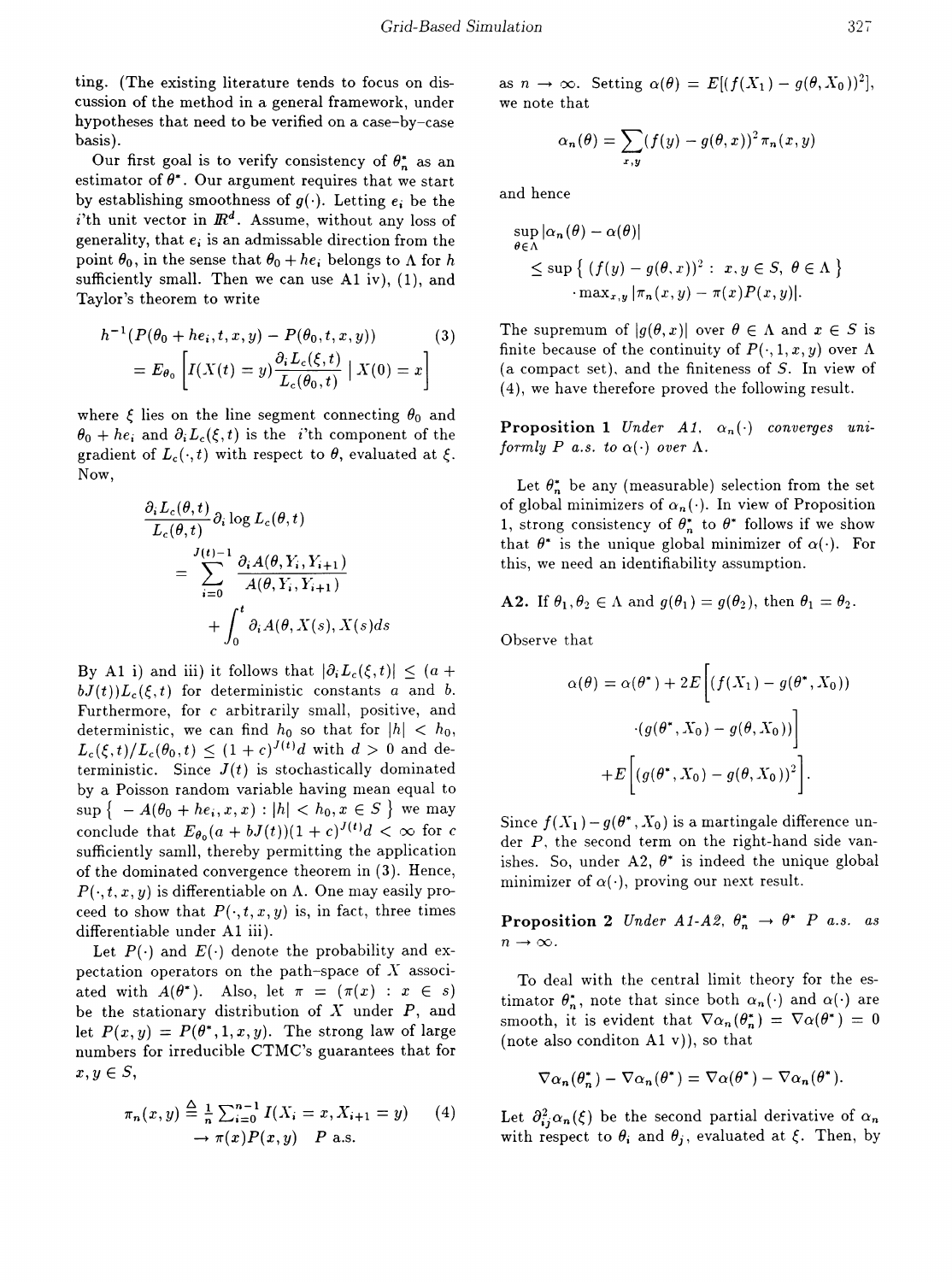Taylor's theorem, there exists  $\xi_{ni}$  lying on the line segment connecting  $\theta_n^*$  and  $\theta^*$  such that

$$
(\partial_{ij}^2 \alpha_n(\xi_{ni}) : 1 \le j \le d)(\theta_n^* - \theta^*) = \partial_i \alpha(\theta^*) - \partial_i \alpha_n(\theta^*)
$$

holds for  $1 \leq i \leq d$ . Set  $H_n = (\partial_{ij}^2 \alpha_n(\xi_{ni}) : 1 \leq$  $i, j \leq d$ ). Then,

$$
H_n(\theta_n^* - \theta^*) = \nabla \alpha(\theta^*) - \nabla \alpha_n(\theta^*).
$$

The proof of Proposition 1 also carries over to showing that  $\partial_{ij}^2 \alpha_n(\cdot)$  converges uniformly P a.s. to  $\partial_{ij}^2 \alpha(\cdot)$ on  $\Lambda$ . Since  $\theta_n^* \to \theta^*$  P a.s. as  $n \to \infty$ , it follows that  $H_n \rightarrow H$  P a.s. as  $n \rightarrow \infty$ , where  $H = (\partial_{ij}^2 \alpha(\theta^*) : 1 \leq i, j \leq d).$  Because  $\theta^*$  is the unique global minimum of  $\alpha(\cdot)$ , H is positive definite, and consequently  $H_n^{-1}$  exists for *n* sufficiently large, and  $H_n^{-1} \to H^{-1}$  P a.s. as  $n \to \infty$ . Hence,

$$
\theta_n^* - \theta^* = H_n^{-1}(\nabla \alpha(\theta^*) - \nabla \alpha_n(\theta^*)).
$$

But

$$
\nabla \alpha(\theta^*) - \nabla \alpha_n(\theta^*) = -\frac{1}{n} \sum_{i=1}^n D_i,
$$

where  $D_i = 2(f(X_i) - g(\theta^*, X_{i-1})) \nabla g(\theta^*, X_{i-1}).$ Now,  $(D_i : i \geq 1)$  is a stationary sequence of square-integrable martingale differences, and consequently the martingale central limit theorem (CLT) (see Ethier and Kurtz (1986)) yields

$$
\sqrt{n} \left( \nabla \alpha(\theta^*) - \nabla \alpha_n(\theta^*) \right) \stackrel{d}{\longrightarrow} N(0, C)
$$

as  $n \to \infty$  where  $N(0, C)$  is a d-dimensional multivariate normal random variable having covariance matrix  $C = ED_1D_1^T$ . We have therefore established the following CLT for  $\theta_n^*$ .

**Theorem 1** Under A1-A2,  
\n
$$
\sqrt{n} (\theta_n^* - \theta^*) \xrightarrow{d} H^{-1} N(0, C)
$$
\nas  $n \to \infty$ .

The above analysis presupposes that  $g(\cdot)$  can be easily evaluated, so that  $\theta_n^*$  can be computed without difficulty. As indicated earlier, we are especially concerned with problems in which  $g(\cdot)$  is computed via simulation, thereby introducing additional error into our estimator of  $\theta^*$ ; this is the subject of Section 4.

#### **GRID-BASED SIMULATION**  $\boldsymbol{4}$

Clearly, the conditional expectations associated with  $g(\theta)$  can easily be computed via simulation of X. Specifically, suppose that  $(W_j(i, \theta, x): i, j \geq 1, \theta \in$  $\Lambda, x \in S$  is a collection of independent random variables in which  $(W_j(i, \theta, x) : i, j \ge 1)$  is identically

distributed with common distribution  $P_{\theta}(f(X_1)) \in$  $\cdot | X_0 = x$ ). We let  $P(\cdot)$  and  $E(\cdot)$  denote the probability and expectation operator associated with the probability space that supports the  $W_i(i, \theta, x)$ 's and the process  $X$ . Then,

$$
g(\theta, x, i, m) = \frac{1}{m} \sum_{j=1}^{m} W_j(i, \theta, x)
$$

is an estimator of  $g(\theta, x)$ . Furthermore,  $\alpha_n(\theta)$  can be calculated numerically via the Monte Carlo estimator

$$
\alpha_n(\theta, i, m) = \sum_{x,y} (f(y) - g(\theta, x, i, m))^2 \pi_n(x, y). \tag{5}
$$

We note that, computationally speaking,  $\alpha_n(\theta, i, m)$ requires only that  $g(\theta, x, i, m)$  be calculated for states  $x \in \{X_0, \ldots, X_{n-1}\}\; ;\;$  this observation can result in significant computational savings when  $|S|$  is (very) large.

However, it is clearly impossible to compute the function  $\alpha_n(\cdot, i, m)$  over the entire parameter space A. Instead, one needs to restrict attention to a finite subset of  $\Lambda$ . Our approach will be to generate  $\alpha_n(\cdot, i, n)$  on a uniform grid (hence, the term "gridbased simulation"). The grid will then be successively refined as more information becomes available on the likely location of the minimizer of  $\alpha_n(\cdot)$ .

More specifically, the iteration proceeds as follows. Suppose that at iteration *i*, we have a "guess"  $\theta_n^*(i-1)$ available as to the likely location of some point in the set  $\arg\min \{ \alpha_n(\theta) : \theta \in \Lambda \}.$  For  $z > 0$ , let

$$
I(z) = \{ (i_1, \ldots, i_d) : i_j \in \mathcal{Z}, |i_j| \leq z, 1 \leq j \leq d \}.
$$

For  $\delta$  positive, we then proceed to generate  $\alpha_n(\theta, i, m_n(i))$  over the grid points  $\theta \in \Lambda_n(i)$ , where

$$
\Lambda_n(i) = \left(\theta_n^*(i-1) + n^{-(i+1)\delta} I(n^{2\delta})\right) \cap \Lambda.
$$

We next select  $\theta_n^*(i)$  to be any point in the set of global minimizers of  $\{ \alpha_n(\theta, i, m_n(i)) : \theta \in \Lambda_n(i) \},\$ and move on to the next iteration. The algorithm is initiated by setting  $\theta_n^*(0) = 0$ , and is terminated at iteration  $k$  with the final computed parameter estimator  $\hat{\theta}_n = \theta_n^*(k)$ . Our choice for the sequence  ${m_n(i) : i \ge 1}$  is  $m_n(i) = [n^{4(i+2)\delta}]$  (where [.] denotes the greatest integer).

Let  $\|\cdot\|$  be the norm on  $\mathbb{R}^d$  defined by  $\|x\| =$  $\max_{1 \leq i \leq d} |x_i|$ . Our main mathematical result of this section is the following.

**Proposition 3** Assume A1-A2. For each fixed  $k \ge 1$ and  $\delta > 0$ ,

$$
\tilde{P}\left(||\theta_n^* - \theta_n^*(i)|| \le n^{-i\delta}, \ 1 \le i \le k\right) \to 1
$$

as  $n \to \infty$ .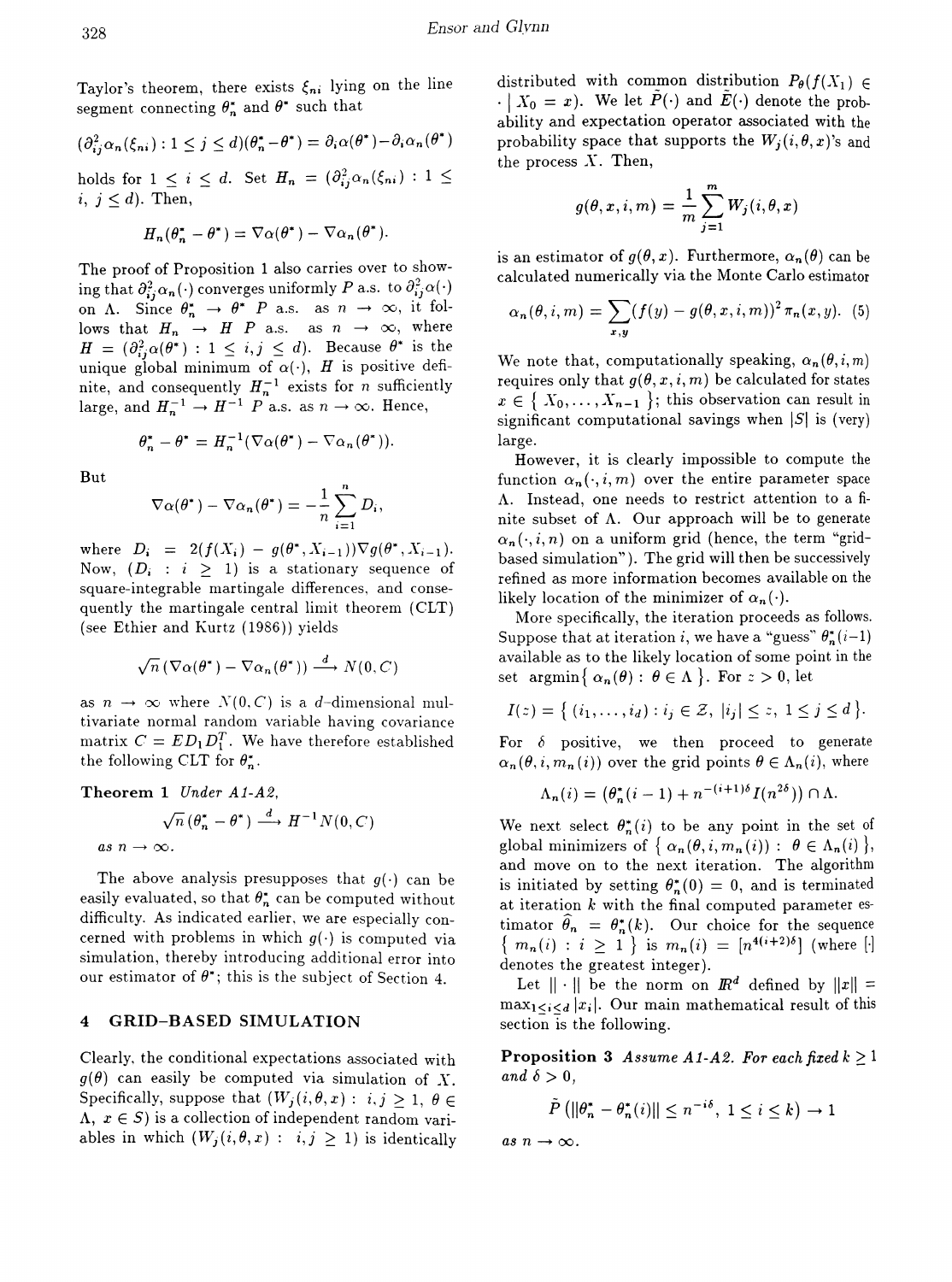**Proof.** Let  $\mathcal{G}_{ni} = \sigma(X_0, \ldots, X_1, W_j(l, \theta, x) : \theta \in$  $\Lambda, x \in S, j \geq 1, l \leq i$ ). Then,

$$
\tilde{P}\left(\left\|\theta_{n}^{*}-\theta_{n}^{*}(i)\right\| \leq n^{-i\delta}, 1 \leq i \leq k\right) \qquad (6)
$$
\n
$$
= \tilde{E}\left[\prod_{i=1}^{k-1} I(\left\|\theta_{n}^{*}-\theta_{n}^{*}(i)\right\| \leq n^{-i\delta})\right]
$$
\n
$$
\cdot \tilde{P}(\left\|\theta_{n}^{*}-\theta_{n}^{*}(k)\right\| \leq n^{k\delta} \left|\mathcal{G}_{n,k-1}\right| \right].
$$

On the event  $\{ \| \theta_n^* - \theta^*(k-1) \| \leq n^{(k-1)\delta} \},\$ the convex hull of  $\Lambda_n(k)$  contains  $\theta_n^*$ . Hence, there exists a point  $\theta_{nc}^{*}(k) \in \Lambda_n(k)$  for which  $\|\theta_n^{*} - \theta_{nc}^{*}(k)\| \leq$  $n^{-\delta(k+1)}$ . We next observe that a sufficient condition for  $\theta_n^*(k)$  to be within  $n^{-\delta k}$  of  $\theta_n^*$  (in the norm  $\|\cdot\|$ ) is that  $\theta_{nc}^{*}(k)$  have a strictly smaller objective value (with regard to the objective function  $\alpha_n(\cdot, k, m_n(k))$ than all those points  $\theta \in \Lambda_n(k)$  such that  $\|\theta_n^* - \theta\| > n^{-k\delta}$ . We now proceed to establish that this event occurs with high probability under our hypotheses.

Observe that for any positive deterministic  $\tilde{a}$ , there exists deterministic  $n_0$  such that for  $n > n_0$ ,

$$
\left\{\n\begin{aligned}\n\alpha_n(\theta, k, m_n(k)) > \alpha_n(\theta_{nc}^*(k), k, m_n(k)), \\
\theta &\in \Lambda_n(k), \|\theta - \theta_n^*\| > n^{-k\delta}\n\end{aligned}\n\right\} \\
\supseteq\n\left\{\n\begin{aligned}\n\alpha_n(\theta) > \alpha_n(\theta_{nc}^*(k)) + \tilde{a}n^{-2k\delta}, \ \theta &\in \Lambda_n(k), \\
\|\theta - \theta_n^*\| > n^{-k\delta}\n\end{aligned}\n\right\} \\
\cap\n\left\{\n\begin{aligned}\n|\alpha_n(\theta) - \alpha_n(\theta, k, m_n(k))| &\le n^{-2(k+1)\delta}, \\
\theta &\in \Lambda_n(k)\n\end{aligned}\n\right\}.\n\end{aligned}
$$

Hence, for *n* sufficiently large,

$$
\tilde{P}\left(\alpha_n(\theta, k, m_n(k)) > \alpha_n(\theta_{nc}^*(k), k, m_n(k)), \qquad (7)
$$
\n
$$
\theta \in \Lambda_n(k), \|\theta - \theta_n^*\| > n^{-k\delta} \left| \mathcal{G}_{n,k-1} \right| \right)
$$
\n
$$
\geq I\left(\alpha_n(\theta) > \alpha_n(\theta_{nc}^*(k)) + \tilde{a}n^{-2k\delta}, \theta \in \Lambda_n(k), \|\theta - \theta_n^*\| > n^{-k\delta} \right)
$$
\n
$$
\cdot \prod_{\theta \in \Lambda_n(k)} \tilde{P}\left(\left| \alpha_n(\theta) - \alpha_n(\theta, k, m_n(k)) \right| \right)
$$
\n
$$
\leq n^{-2(k+1)\delta} \left| \mathcal{G}_{n,k-1} \right|.
$$
\n(1)

(We used above the fact that  $\theta_{nc}^*(k)$  is  $\mathcal{G}_{n,k-1}$  measurable and the independence of the  $W_j (i, \theta, x)$ 's.) Since  $\theta_n^*$  is a minimizer of  $\alpha_n(\cdot)$ ,  $\nabla \alpha_n(\theta_n^*) = 0$  so Taylor's theorem (see, for example Sen and Singer (1993)) yields

$$
\alpha_n(\theta) = \alpha_n(\theta_n^*) + \frac{1}{2} (\theta - \theta_n^*)^T H_n(\xi_n(\theta)) (\theta - \theta_n^*),
$$

where  $\xi_n (\theta)$  lies on the line segment connecting  $\theta$  and  $\theta_n^*$ , and  $H_n(x)$  is the Hessian of  $\alpha_n(\cdot)$  evaluated at x. Now, as asserted earlier,  $H_n(\cdot)$  is a continuous matrix function which converges uniformly on  $\Lambda$ , as  $n \to \infty$ , to the limiting continuous matrix function  $H(\cdot)$ , where  $H(\cdot)$  is the Hessian of  $\alpha(\cdot)$ . Furthermore,  $\theta^*$  is the unique global minimizer of  $\alpha(\cdot)$ , so  $H(\cdot)$  is positive definite in a neighborhood of  $\theta^*$ . Now, the minimal and maximal eigenvalues of a positive definite matrix are continuous functions of their matrix argument. As a consequence, the minimal and maximal eigenvalues of  $H_n(\cdot)$  converge uniformly to the corresponding eigenvalues of  $H(\cdot)$ . Thus, it is evident that there exists positive constants  $\epsilon$ ,  $\tilde{c}$ ,  $\tilde{d}$  such that for any  $x \in \mathbb{R}^d$ ,  $\|\theta - \theta^*\| < \epsilon$ ,

$$
\tilde{c}||x||^2 \le x^T H_n(\theta)x \le d||x||^2
$$

for *n* large enough  $\tilde{P}$  a.s. (We also use here the fact that our norm can be bounded above and below by constant multiples of the Euclidian norm.) Now, for  $k \geq 2$ , the diameter of  $\Lambda_n(k)$  shrinks as  $n \to \infty$ . Consequently, on  $\{ \parallel \theta_n^* - \theta_n^*(k-1) \parallel \leq n^{-\delta(k-1)} \}$ , and for *n* large enough,

$$
\tilde{c} \|\theta - \theta_n^* \|^{2} \leq \alpha_n(\theta) - \alpha_n(\theta_n^*) \leq \tilde{d} \|\theta - \theta_n^* \|^2 \quad (8)
$$

for  $\theta \in \Lambda_n(k)$ ,  $k \geq 2$ . In view of the fact that  $\|\theta_{nc}^*(k) - \theta_n^*\| \leq n^{-\delta(k+1)}$  it follows from (8) that for  $k \geq 2$ , there exists a  $\mathcal{G}_{n,1}$  measurable random variable  $N_k$  that is finite  $\tilde{P}$  a.s. such that

$$
I\left(\alpha_n(\theta) > \alpha_n(\theta_{nc}^*(k)) + \tilde{a}n^{-2k\delta}, \qquad (9)
$$

$$
\theta \in \Lambda_n(k), \|\theta - \theta_n^*\| > n^{-k\delta}\right)
$$

$$
= I\left(n \ge N_k\right)
$$

on  $\{ \parallel \theta_n^* - \theta_n^*(k-1) \parallel \leq n^{-\delta(k-1)} \}$  (if we choose a small enough  $\delta$ . For  $k = 1$ , we use the fact that  $\alpha_n(\cdot)$  converges uniformly to  $\alpha(\cdot)$  outside any  $\epsilon$ neighborhood of  $\theta_n^*$  and use the estimates (8) inside the  $\epsilon$ -neighborhood, to arrive at (9).

Turning now to the second factor on the right-hand side of (7), observe that the  $W_j(i, \theta, x)$ 's are a family of uniformly bounded random variables (bounded by  $max(\vert f(x) \vert): x \in S$ ). It is easy to see that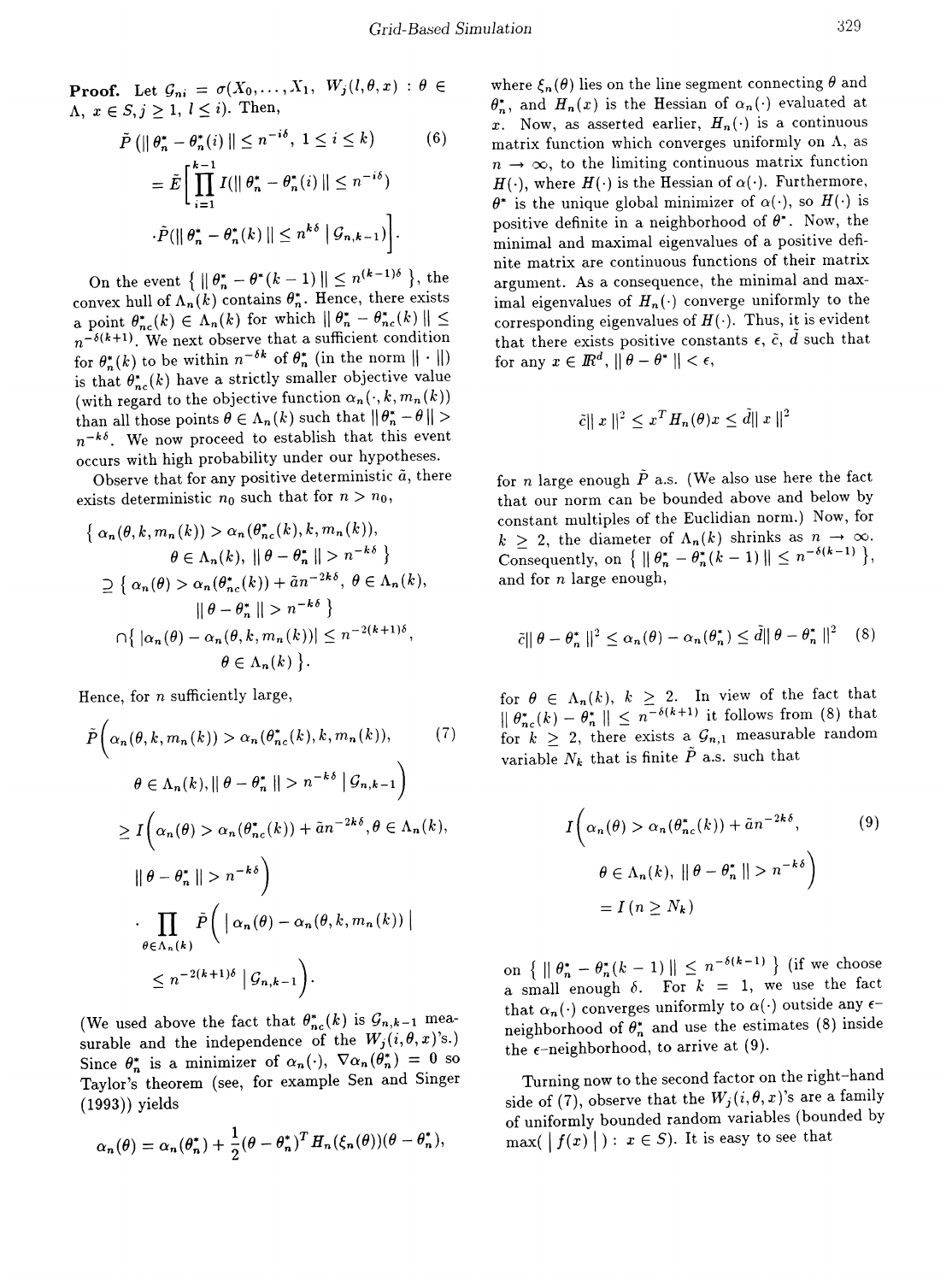$$
\tilde{P}\left(\left|\alpha_n(\theta) - \alpha_n(\theta, k, m_n(k))\right| \le n^{-2(k+1)\delta}
$$
\n
$$
\left|\mathcal{G}_{n,k-1}\right)
$$
\n
$$
\ge \prod_{x \in S} \tilde{P}\left(\left|g(\theta, x) - g(\theta, x, k, m_n(k))\right|\right)
$$
\n
$$
\le \tilde{b}n^{-2(k+1)\delta}
$$
\n(10)

for  $\bar{b}$  chosen small enough and deterministic (see (5)). But for  $p > 0$ ,

$$
\tilde{P}\left(\left|g(\theta,x) - g(\theta,x,k,m_n(k))\right|\right) \tag{11}
$$
\n
$$
\leq \tilde{b}n^{-2(k+1)\delta}\right)
$$
\n
$$
= 1 - \tilde{P}\left(\left|g(\theta,x) - g(\theta,x,k,m_n(k))\right|\right)
$$
\n
$$
> \tilde{b}n^{-2(k+1)\delta}\right)
$$
\n
$$
\geq 1 - \tilde{b}^{-p}n^{2(k+1)\delta p}
$$
\n
$$
\cdot \tilde{E}\left|g(\theta,x) - g(\theta,x,k,m_n(k))\right|^p
$$
\n
$$
\geq 1 - \tilde{b}^{-p}n^{2(k+1)\delta p}c(p)
$$
\n
$$
\cdot \max\left(\left|f(x)\right|^p : x \in S\right)m_n(k)^{-p/2}
$$
\n
$$
= 1 - \tilde{b}^{-p}c(p)n^{-2\delta p} \max\left(\left|f(x)\right|^p : x \in S\right)
$$
\n
$$
\stackrel{\triangle}{=} 1 - rn^{-2\delta p};
$$
\n(4.11)

the Burkholder inequality was applied in the second inequality; see Hall & Heyde (1980), p. 23. Application of  $(7)$ ,  $(9)$ ,  $(10)$ , and  $(11)$ , together with repeated conditioning in (6), yields the inequality

$$
\tilde{P}\left(\left\|\theta_n^* - \theta_n^*(i)\right\| \le n^{-i\delta}, 1 \le i \le k\right)
$$
\n
$$
\ge \tilde{P}\left(N_1 \le n, \ldots, N_k \le n\right)
$$
\n
$$
\cdot (1 - rn^{-2\delta p})^{|S| \cdot |\Lambda_n(k)| \cdot k}
$$
\n
$$
\ge \tilde{P}\left(N_1 \le n, \ldots, N_k \le n\right)
$$
\n
$$
\cdot (1 - rn^{-2\delta p})^{|S| \cdot (2n^{2\delta} + 1)^d k}.
$$

By choosing p sufficiently large and letting  $n \to \infty$ , we obtain the desired result.  $\Box$ 

We note that by choosing  $k\delta > \frac{1}{2}$ , Proposition 3 and Theorem 1 combine to yield a CLT for  $\widehat{\theta}_n$ .

**Theorem 2** Assume A1-A2 and suppose  $k\delta > \frac{1}{2}$ . **Then** 

$$
\sqrt{n}(\widehat{\theta}_n - \theta^*) \stackrel{d}{\longrightarrow} H^{-1}N(0, C)
$$

as  $n \to \infty$ , where H and C are as in Theorem 1.

In terms of the computational effort required to calculate  $\widehat{\theta}_n$ , note that the *i*'th iteration requires simulation at  $(2n^{2\delta}+1)^d$  points. Each simulation at the *i*'th iteration, for a given point, requires  $n^{4(i+2)\delta}$ replications. Thus, the total work required at iteration *i* is of the order of  $n^{2\delta d+4(i+2)\delta}$ . Summing over the  $k$  iterations, we conclude that the total work is of order  $n^{2\delta d+4(k+2)\delta}$ . But k and  $\delta$  can be chosen arbitrarily, subject to the constraint  $k\delta > \frac{1}{2}$ . Hence, by (for example), choosing the number of iterations  $k$ large, and  $\delta = (\frac{1}{2} + \eta)/k$  for  $\eta$  positive, we note that we can make the exponent  $2\delta d + 4(k + 2)\delta$  as close as we wish to 2. Thus, roughly speaking, the computational effort required to compute  $\theta_n$  is of order  $n^2$ .

This should come as no surprise. In the limit, an accuracy of order  $n^{-1/2}$  in the location of the minimizer requires that we perform "function evaluations" that have accuracy  $n^{-1}$  (because of the locally quadratic structure of the objective function). To obtain simulations of accuracy  $n^{-1}$  requires a runlength of order  $n^2$ .

While the analysis of this paper is asymptotic, it does suggest that in implementing grid-based simulation, it is important to slowly refine the grid (i.e.  $k$ large), and that using a course grid ( $\delta$  small) reduces the impact of dimensionality considerations (i.e. the impact of  $d$  being large).

### **ACKNOWLEDGMENTS**

This collaborative work began during the first author's National Science Foundation sponsored visits to Stanford University. The work of the second author was supported by the Army Research Office under Contract No. DAAL03-91-G-0319.

### **REFERENCES**

- Billingsley, P. 1961. Statistical Inference for Markov Processes. Chicago: University of Chicago Press.
- Bridges, E., K. B. Ensor and J. R. Thompson. 1992. Marketplace competition in the personal computer industry. Decision Sciences 23:467-477.
- Cooke, J. R. and L. A. Stefanski. 1994. Simulationextrapolation estimation in parametric measurement error models. Journal of the American Statistical Association 89:1314-1328.
- Diggle, P. J. and R. J. Gratton. 1984. Monte Carlo methods of inference for implicit statistical models. Journal of the Royal Statistical Society Series B 46:193-227.
- Duffie, D. and K. J. Singleton. 1993. Simulated moments estimation of Markov models of asset prices.